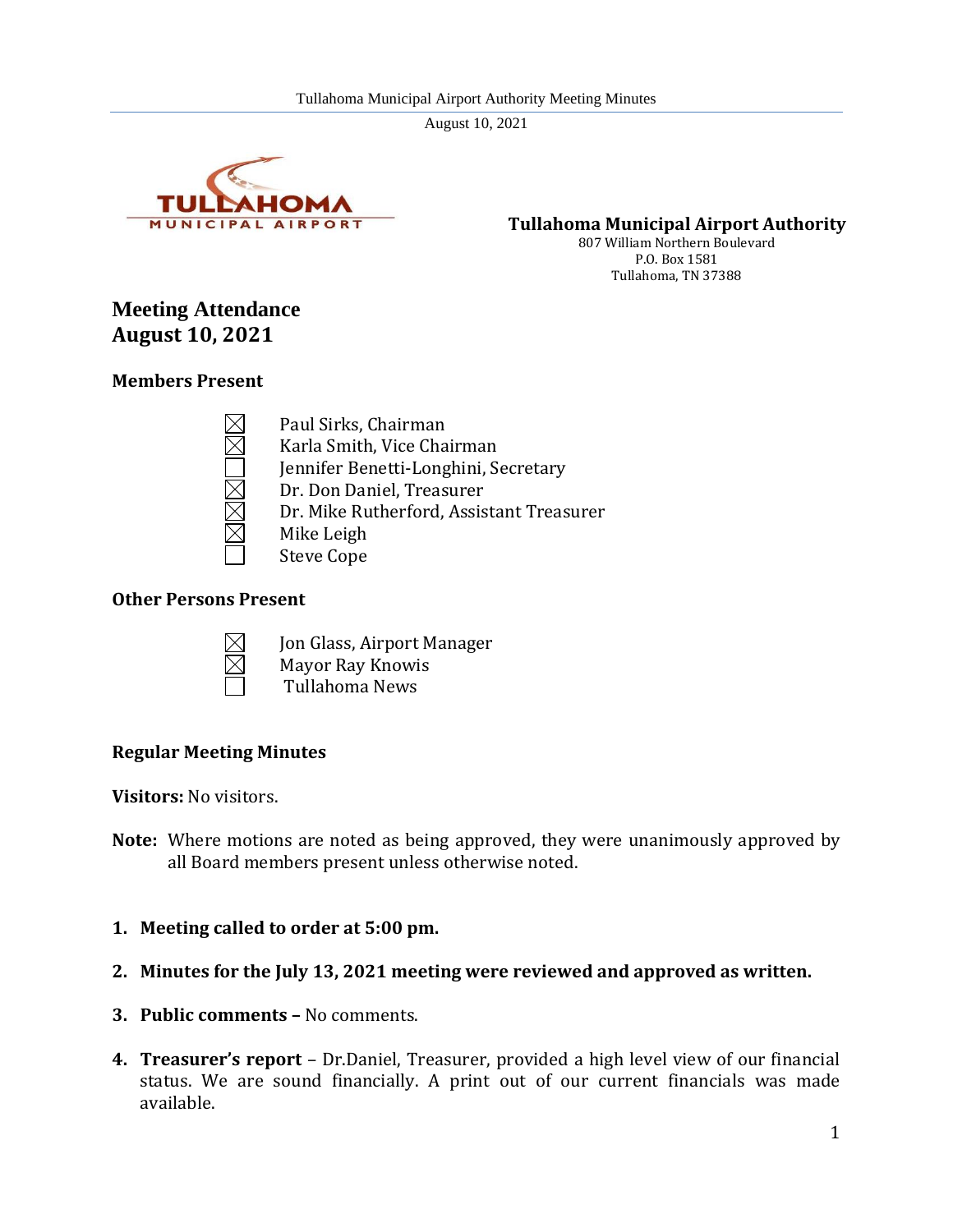#### **5. Jon Glass presented the below information as the Airport Manager report:**

#### *CURRENT PROJECTS*

**Terminal Building** – **We have an opening for a part time position. An employee was terminated for failure to show up for work.**

## **AC Repair – Stroops is replacing the 22 year unit in VOR building and repairing the unit on North side of North hangar. The VOR building was replaced today.**

**CARES Act –** We will receive \$30,000 that can be spent on just about any Airport items. The Aeronautics Division should send us an application to receive the money any day now. I believe we should spend \$15,000 in this fiscal year and \$15,000 in next fiscal year on items such as part time salaries. Will work with Sue Wilson to track the expanses and spend the money where needed. The grant is being executed by TDOT. We have 2 fuel invoices and cancelled checks to be submitted for reimbursement. The money will be used to cover operational expenses. The \$30,000 reimbursement has been received. Chances are good that this Act will be renewed again later this year for Airports. Our Airport status has been upgraded from community service to regional Airport. If the CARES Act is renewed we would receive \$60,000 instead of \$30,000. The funding levels were decreased for Part 2 of the Cares Act. We will receive \$23,000 which is the highest amount available for Regional General Aviation Airport. **The application for the funding has been submitted.**

**City Website** – **The City website is in the process of being updated. Airport information has been updated and submitted.**

**CAP Glider Academy** – **They had 16 kids with 4 airplanes and gliders. 2 kids soloed and 3 more were ready but weather was terrible for them.**

## **Hurricane Relief Airport – Ft. Rucker personnel will be here 8/12/21 to inspect the Airport.**

**ALP Update and AGIS Survey** – The TN Aeronautics Commission approved the project at the 6/18/20 meeting. The grant has been signed by us and returned to TDOT for signature**.** The grant has been executed by TDOT. The scoping meeting was completed in September and the work authorization has been approved**.** The survey work was completed last month. PDC received the imagery work on 12/3/20 and is working on the forecasting. The 30% design meeting was held on 5/26/21. The survey work for Runway Safety Area's is complete. **We will schedule a meeting with Chairman Sirks regarding issues on 2 runways.**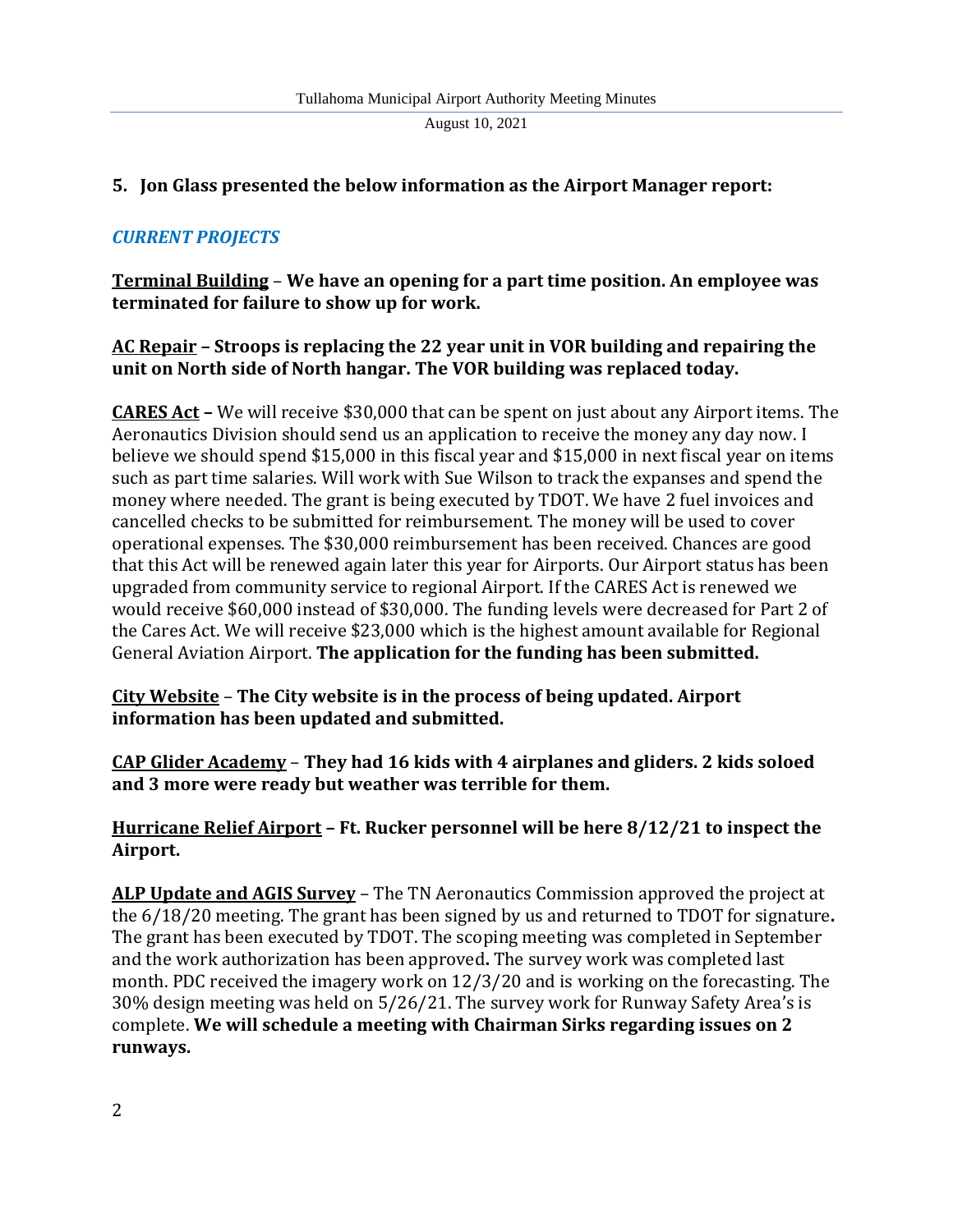**North Taxiway Overlay** – The TN Aeronautics Commission approved the project at the 6/18/20 meeting. The grant has been signed by us and returned to TDOT for signature. The grant has been executed by TDOT. The scoping meeting was completed in September and the work authorization has been approved. The preliminary design work is scheduled to be reviewed the week of 10/12/20. The design phase will continue until the project is ready to bid in the February time frame. With bids received we will then request the construction grant. Work will involve full depth replacement and the taxiway will be shut for about 3 weeks. The 2nd Engineer grant through the bid phase has been submitted for TDOT approval. We will start the bid phase of the project over the next month. The pre-bid meeting was on 4/8/21 and bids will be opened on 4/21/21 at 1:00 pm. We received 2 bids – Tinsley Asphalt (\$353,017.05) and Cleary Construction (\$592,449.00). Motion to accept Tinsley Asphalt bid? Curl Construction will work with Tinsley on site prep work**.** The TN Aeronautics Commission approved the \$422,000 construction grant request on 5/26/21. We have received the grant and returned it for TDOT execution. Hangar owners have been advised the work is expected to start around 8/16/21 and last about 30 days. **The revised start date is September 1.** 

# **Airport CIP List**

# **These are the projects that have been ranked by the Board for priority over the next 4 years:**

- 1. Runway 18/36 concrete repair (\$400,000).
- 2. Runway 6/24 crack repair and seal coat (\$375,000).
- 3. New Airfield Electrical vault or VOR building (\$150,000).
- 4. Drainage repairs Undetermined (\$125,000).
- 5. Ramp/Taxiway Concrete Repair (\$500,000).

# **Our CIP meeting is scheduled for 6/16/21 for fiscal year 2023 to 2025. A revised list for approval is under New Business.**

**Runway 6/24 Seal Coat and Crack Repair –** Aeronautics Division advised Jon Glass that we did make the list for this work to be completed this year at no cost to the Airport**.** The Engineer Company inspected runway 6/24 last month and will do some core samples later this month**.** The Aeronautics Division is running behind with west TN Airports. COVID has reduced revenue for TAD and we are now looking at Spring of 2022 for this work to be completed. **A Airport diagram of work to be completed is included for Board member review.**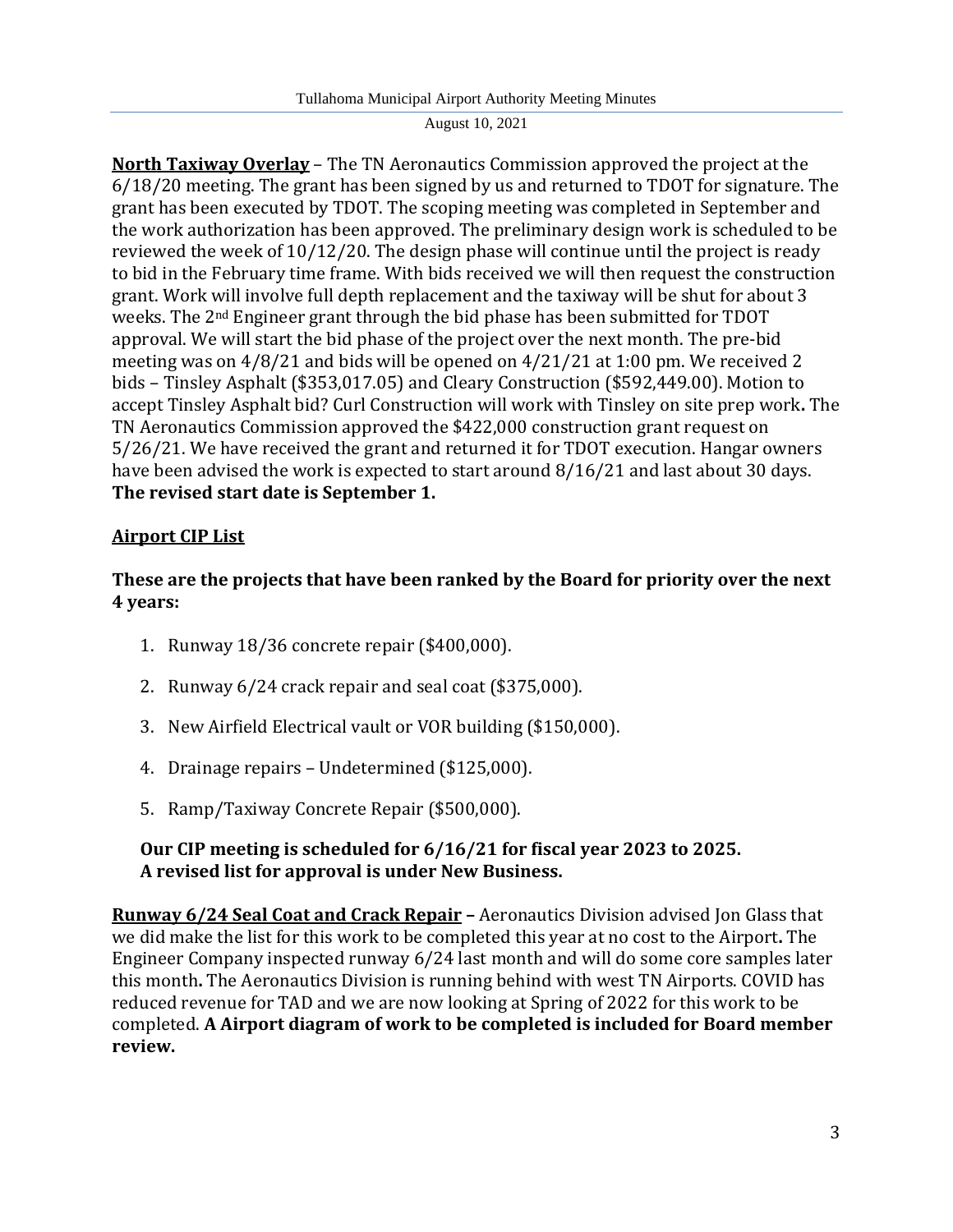**Maintenance Contract** – We get reimbursed 50% on this grant up to \$39,600 each year or a \$19,800 reimbursement. The FY 19 contract will be returned to TAD for execution this week**.** Reimbursements in the amount of \$19,458.73 have been submitted to Blackcat**.** We have received the final reimbursement of \$3,418.78 for FY19. The terminal building parking lot seal coat work was completed under the pavement maintenance project saving us about \$8,500 on the maintenance contract grant. We received a \$13,680.13 reimbursement last month. Reimbursement for the \$1,319.87 will be submitted on 6/8/20. We have received full reimbursement for the 2019 grant. The 2020 grant has been executed by TDOT. The \$1,996.00 reimbursement has been received and the grant is closed for the fiscal year. **The 2021 grant has been sent to TAD for execution.**

**General Assembly HB1147/SB982** – It is pretty clear that the amendment to this bill will pass. A Task Force in the General Assembly is being set up to determine the effects it will have on GA Airports in the State. I recommend that we do not touch our NPE (\$150,000 per year) over the next several years and save it for an emergency. Starting in the next 90 days and over the next 4 years I see drastic cuts in State funding from TAD if other sources of revenue are not found. Elimination of funding for terminals, equipment, hangars, fueling systems and landside improvements will probably start very soon. I believe the 95/5 funding will become 90/10 in the future also. Within a few years I believe funding will only exist from TAD for primary runway and taxiway pavement repair. TN House and Senate votes on the Southwest Airline amendment have been delayed until 2019. Southwest and FEDEX are requesting a  $2<sup>nd</sup>$  round of tax breaks that will most likely get approved in the General Assembly**.** Governor Lee is proposing \$40,000,000 in next years budget for the TN equity fund. The TN Aviation Association will lobby for a stable funding source for the equity fund in the future. **The General Assembly has lowered the fuel sales tax from 4.5% to 4.25%. A \$5,000,000 cap has also been approved effective 7/1/22.**

**Airport Inspection** – I have requested TAD to complete the Airport inspection earlier this year so any issues can be corrected prior to the AOPA Fly-In. They did the inspection on 6/4/19 and I should have the report in a week. We had no section 1 violations and received our Airport license. Aeronautics Division completed the Airport inspection the last week of July. The section 1 violation involves the runway 24 threshold lighting. An Engineer grant has been submitted to TAD to correct this issue. This project will consist of changing the threshold markings and lighting. It will be an estimated \$90,000 grant with a 5% local share. It is not eligible for the local share to be paid by the CARES Act since it was not on our CIP list. The Engineer grant has been submitted to TDOT for approval. The letter has been submitted to TAD to extend our conditional Airport license until this project is complete. The Engineering grant has been executed. The scoping meeting will be scheduled 5/26/21 with the 30% design meeting on the ALP update. **TAD completed the Airport inspection the last week of June. We have a section 1 violation for runway 9/27 and received a conditional license. We have at least 1 tree in the 20 to 1 approach slope on the east side of the runway. The property either belongs to the Harton or Parish**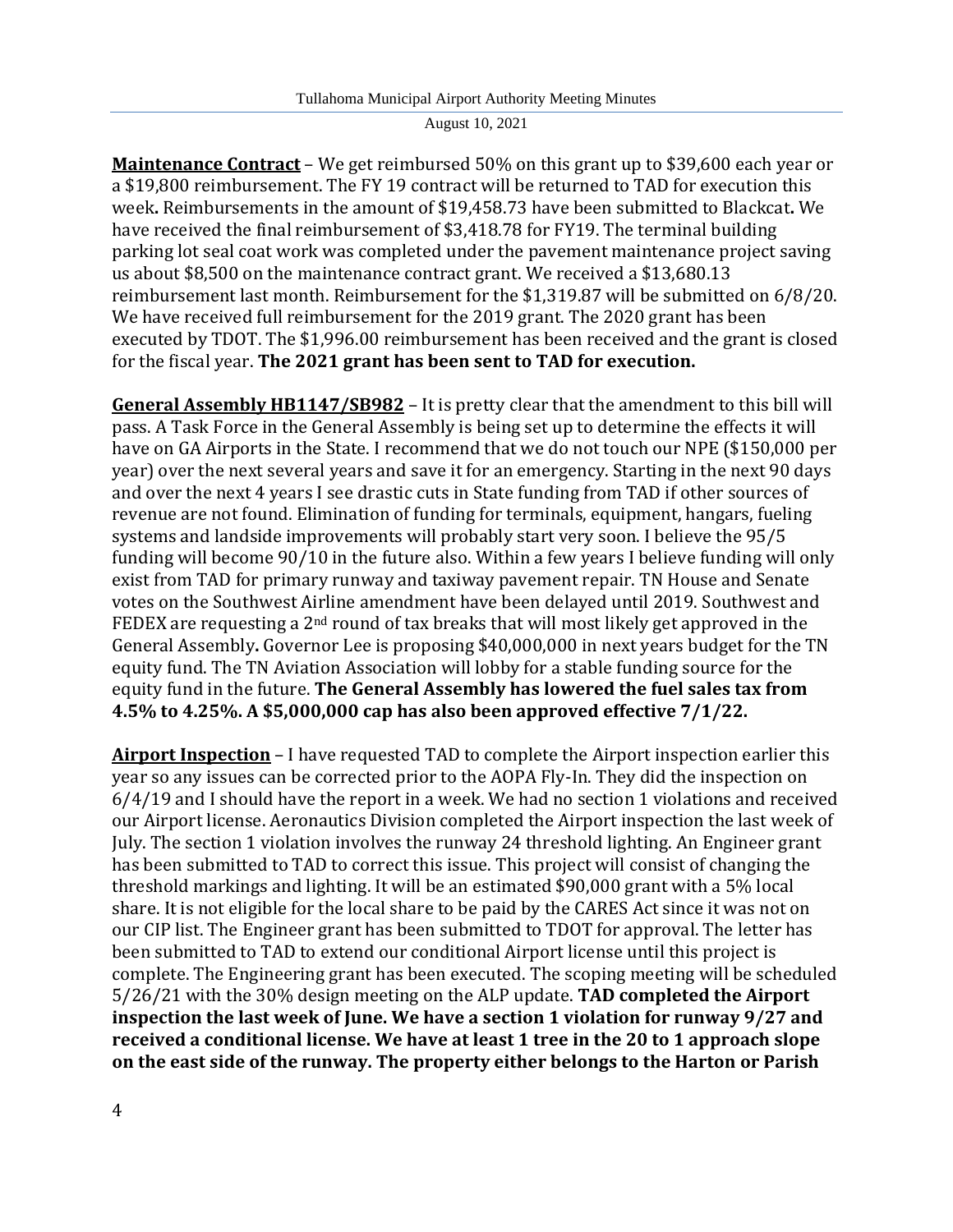## **family so we should not have an issue removing the tree. The survey work from the ALP Update will help us determine which tree it is. The 24 threshold work is scheduled to be advertised 9/1/21 with a bid opening on 9/22/21.**

# *FUEL SALES*

Fuel sales for the month of July 2021 were 21,319.48 gallons. This is a 3,059.63 gallon decrease in the 24,379.11 gallons sold in July of 2020. All outstanding fuel invoices have been reimbursed to the City except for the AVGAS and Jet fuel still in the tank.

## **Fuel Sales 1/1/21 to 7/31/21 = 124,764.88**

Fuel Sales 1/1/20 to 7/31/20 = 112,831.07

| <b>Iuly 2021</b> | <b>AVGAS</b> | <b>AVGAS SS</b> | <b>Total</b> |
|------------------|--------------|-----------------|--------------|
| <b>Gallons</b>   | 3,480.4      | 1,388.98        | 4,869.38     |
| <b>Flow Fee</b>  | \$348.04     | \$138.89        | \$486.93     |
| <b>Pump Fee</b>  | \$1,740.20   | \$347.24        | \$2,087.44   |

| <b>July 2021</b> | <b>Jet Full</b> | <b>Jet Discount</b> | Total       |
|------------------|-----------------|---------------------|-------------|
|                  | <b>Price</b>    |                     |             |
| <b>Gallons</b>   | 1,263           | 15,187.1            | 16,450.1    |
| <b>Flow Fee</b>  | \$126.30        | \$1,518.71          | \$1,645.01  |
| <b>Truck Fee</b> | \$126.30        | \$1,518.71          | \$1,645.01  |
| <b>Pump Fee</b>  | \$1,263.00      | \$10,608.38         | \$11,871.38 |

Total AVGAS & Jet Gallons = 21,319.48 Total Flow Fee = \$2,131.94 Total Jet Truck Fee = \$1,645.01 Total Pump Fee = \$13,958.82 Total Employment Cost = \$7,020.00 **Jet Truck Fee Minus Rental = +\$795.01 Pump Fee Minus Employment Cost = +\$6,938.82**

| <b>FUEL PRICES</b> |           |             |            |             |        |              |
|--------------------|-----------|-------------|------------|-------------|--------|--------------|
| 8/5/21             | Tullahoma | Shelbyville | Winchester | McMinnville | Maury  | Murfreesboro |
|                    |           |             |            |             | County |              |
| AVGAS              | \$4.80    | \$4.58      | \$4.49     | \$4.46      | \$4.65 | \$5.00       |
| <b>SS</b>          |           |             |            |             |        |              |
| <b>AVGAS</b>       | \$5.05    | \$4.78      |            |             | \$4.86 | \$5.20       |
| FS                 |           |             |            |             |        |              |
| Jet                | \$4.10    | \$4.05      | \$4.25     | \$3.75      | \$4.15 | \$3.85       |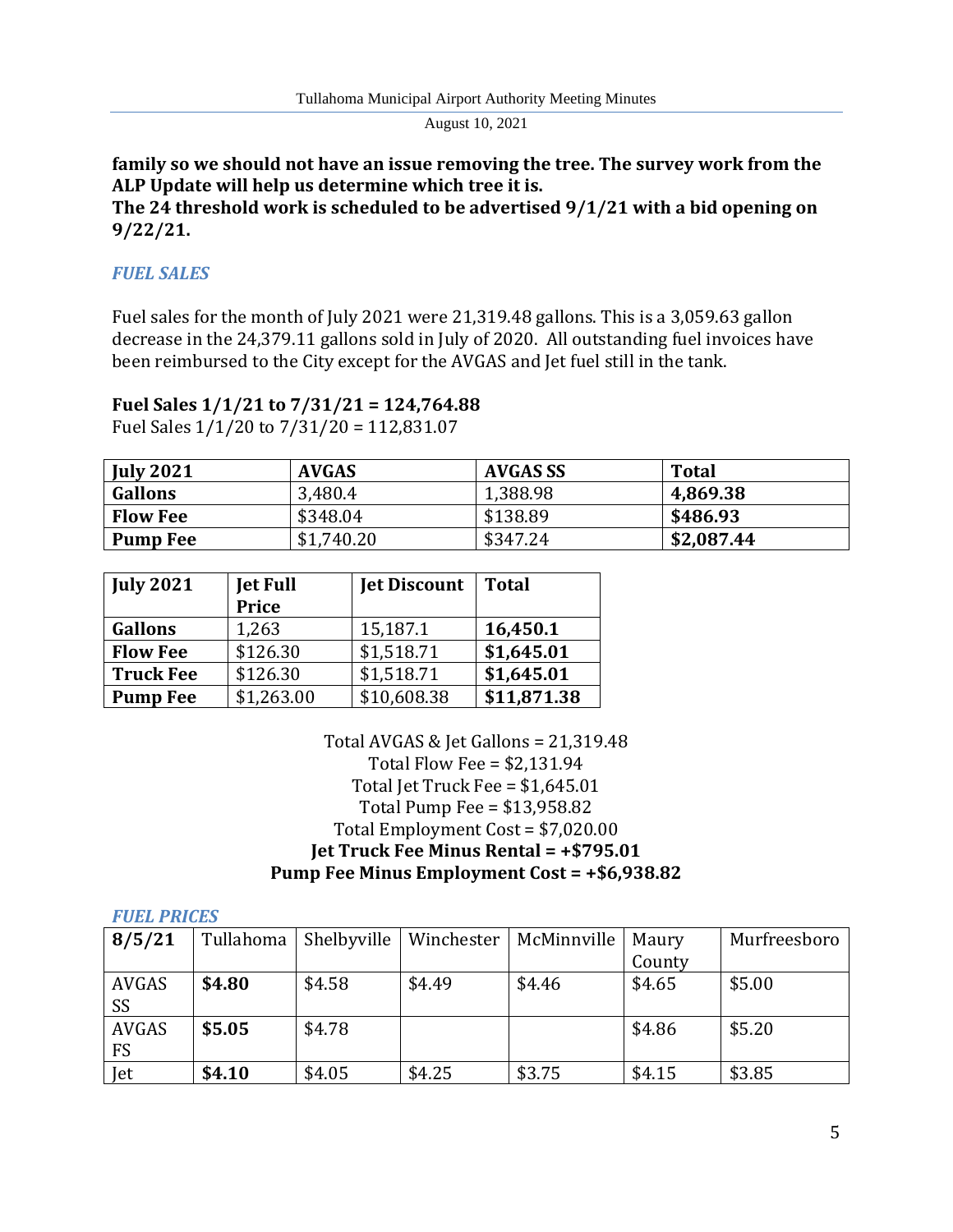Airports within 50 miles of Tullahoma Average AVGAS price - \$5.13 Average Jet price - \$4.34

#### *AIRPORT FUEL SALES*

| <b>DATE</b>      | <b>FUEL SOLD</b> |
|------------------|------------------|
|                  | (gallons)        |
| <b>July 2021</b> | 21,319.48        |
| <b>July 2020</b> | 24,379.11        |
| <b>July 2019</b> | 21,282.52        |
| <b>July 2018</b> | 17,054.33        |
| <b>July 2017</b> | 15,872.87        |

## *ANNUAL FUEL SALES (Gallons)*

| 2020 | 212,645.23 |
|------|------------|
| 2019 | 255,545.34 |
| 2018 | 234,691.04 |
| 2017 | 192,043.95 |
| 2016 | 219,458.44 |

*MAINTENANCE/NAVAID PROBLEMS*

**Fuel Tanks – The AVGAS truck meter failed State inspection. It has been repaired**.

**VOR** – FAA has sent out notices regarding the decommissioning of the VOR.

**AWOS** – No problems or outages for July 2021.

**Veeder Root Fuel System** – No problems or outages for July 2021.

#### **RUNWAY AND TAXIWAY LIGHTS** – **Taxiway C and G are out of service. Guardian Electric will be here the week of 8/9/21 to repair.**

**REILS AND PAPI** – No problems or outages for July 2021.

# *HANGAR RENT/INSURANCE*

## **OVERDUE RENT** –

**EXPIRED INSURANCE CERTIFICATE** – None **OTHER** – None

## *AIRPORT MARKETING/PRESENTATIONS* – None

## **6. Old Business:**

**A. North Hangar Improvements – Bill Stuart is waiting on the replacement urinal due to COVID issues.**